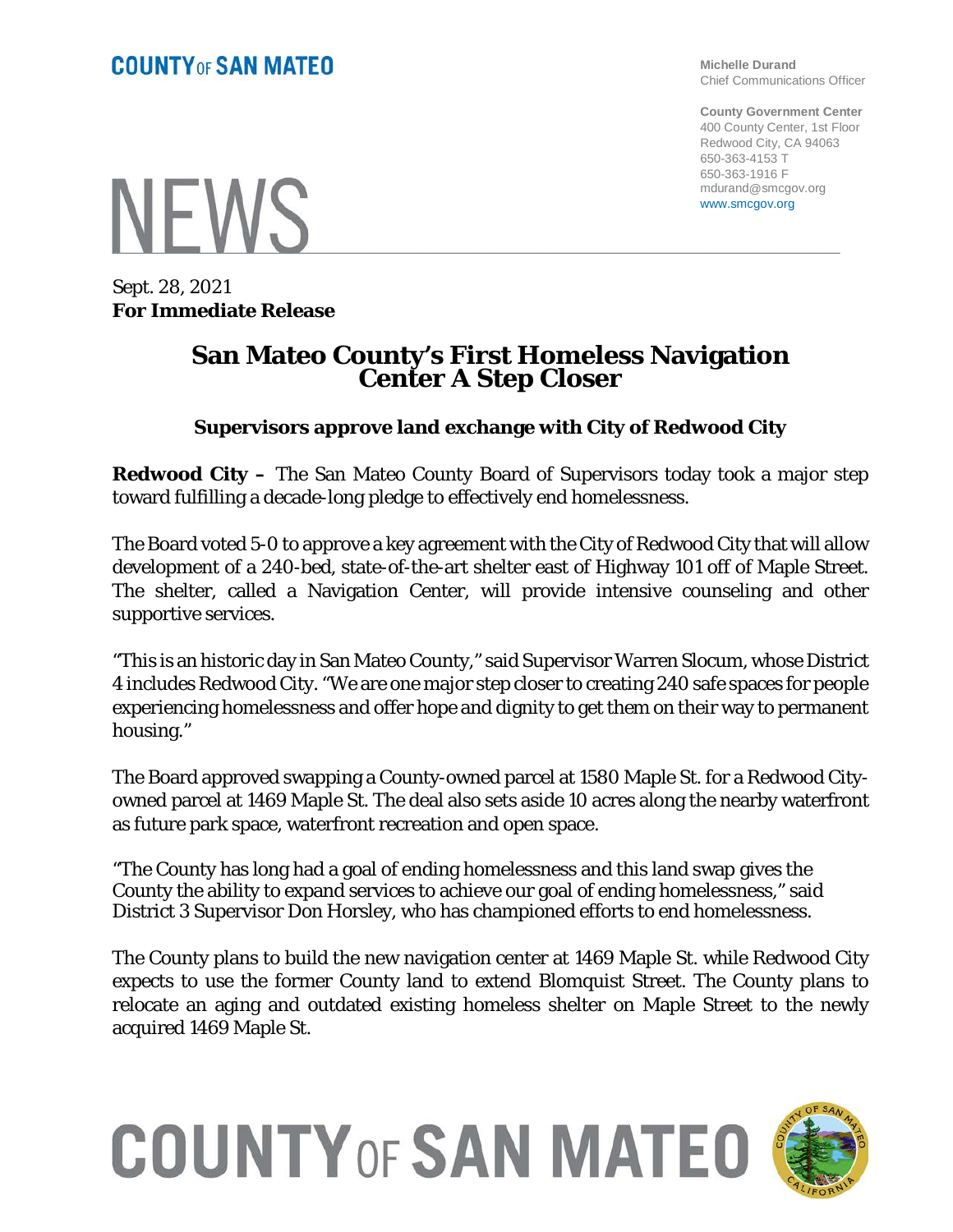"By building a navigation center from the ground up, it really allows us to build a facility with services that are proven to break the cycle of homelessness," said County Manager Mike Callagy. "A safe navigation center where individuals are treated with dignity and respect will provide people with the stability they need to transition to more permanent housing."

The navigation center model provides short-term housing, while also offering on site a range of intensive safety-net and other housing, stability, and recovery focused case management services.

County officials say they hope to break ground on the new navigation center in 2022 and have it open by late 2022. The site would be raised to protect against sea level rise.

"The City of Redwood City has been a terrific partner through this whole planning process," Callagy said. "We know that a common concern among many residents in San Mateo County is homelessness, and we applaud the city for taking the steps necessary to address the urgent need for a navigation center."

While County officials have worked for a decade to end homelessness, San Mateo County continues to face an unprecedented and growing shelter crisis. Homelessness is experienced disproportionately by race and other protected characteristics.

According to the County, over 1,500 County residents were experiencing homelessness in 2019, with over 900 unsheltered. The largest number of unsheltered individuals were in Redwood City with a substantial population living in tents and on the street and facing numerous daily challenges, including exposure, high stress levels, sleep deprivation, unsanitary surroundings, lack of access to hygiene and care, and poor nutrition.

The pandemic and its associated medical social and economic impacts have worsened the housing crisis and strained existing shelter capacity. This has further imperiled those experiencing homelessness.

"A navigation center will play an important role in addressing the need for not only shelter but services," Callagy said. "The County's goal is to achieve functional zero homelessness, meaning that anyone who desires shelter can access it through an array of County facilities and programs. Together, we can end homelessness in San Mateo County."

**Learn more:**

[Link to Report to the Board of Supervisors](https://sanmateocounty.legistar.com/LegislationDetail.aspx?ID=5149245&GUID=5D450CBF-612B-4B75-A37D-727DCF3CAFA6)

## **COUNTY OF SAN MATEO**